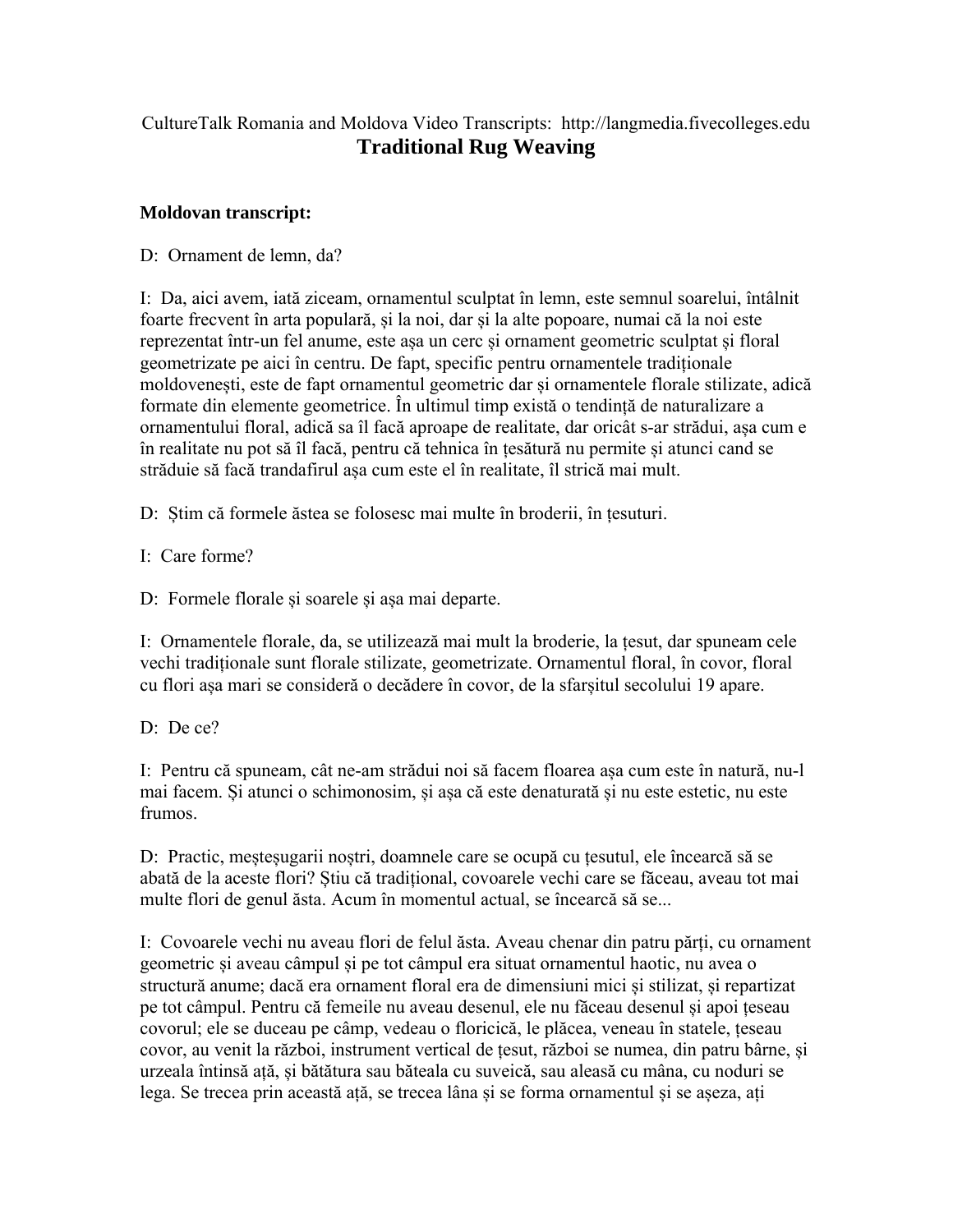văzut, cum iși imagina ea și cum îi permitea tehnica țesutului, așa o reprezenta pe covor. Și erau covoare, în primul rând, din lână naturală, în al doilea rând, lână vopsită cu coloranți naturali. Totul era cât mai aproape de esența omenească, și cât mai aproape de natură. Și repartizarea, și modalitatea de reprezentare a ornamentului, era spun, geometrizată, ornament floral geometrizat. Și astea se consideră cele mai valoroase. Și clar că în ultimul timp, această tendință cu culori stridente, cu roșu aprins, cu flori de dimensiuni cât covorul, mari, și această tendință este de prost gust și noi ne străduim să luptăm foarte mult cu introducerea acestei tendințe.

## **English translation:**

D: A wooden ornament, right?

I: Yes, here we have, I was saying, the ornament carved in wood. It's the symbol of the sun, frequently encountered in folk art, both with us and with other peoples, only that in our culture, it is represented in a specific way. It's like a circle, geometrically carved, and geometric flowers here in the center. In fact, specific to traditional Moldovan ornaments is the geometric ornament, but also the stylized floral ornaments, meaning [the ones] made from geometric elements. There has been a trend lately to naturalize the floral ornament, I mean, to make it closer to reality, but no matter how much you actually try, you cannot make it as it is in reality, because the weaving technique does not allow this, and then when they try to make the rose [appear] as it is in reality, they are actually ruining it.

D: We know these shapes are used more in embroidery, in weaving.

I: Which shapes?

D: Floral shapes and the sun and so on.

I: Floral ornaments, yes, they are still used in embroidery, in weaving, but I was saying that older, traditional ones are geometric, stylized floral [ornaments]. The floral ornament, in a rug, with such big flowers, is considered a decline in [the art of the] rug, appearing at the end of the 19th century.

D: Why?

I: Because I was saying, no matter how much we try to make the flower [appear] as it is in nature, we cannot do it. And then we ruin it, so it's distorted, and it's not aesthetically pleasing [anymore], it's not beautiful.

D: Basically, our craftspeople, the ladies who deal with weaving, they are trying to stray away from these flowers? I know that traditionally, the old rugs that were made had more and more flowers of this kind. And nowadays, they are trying to…